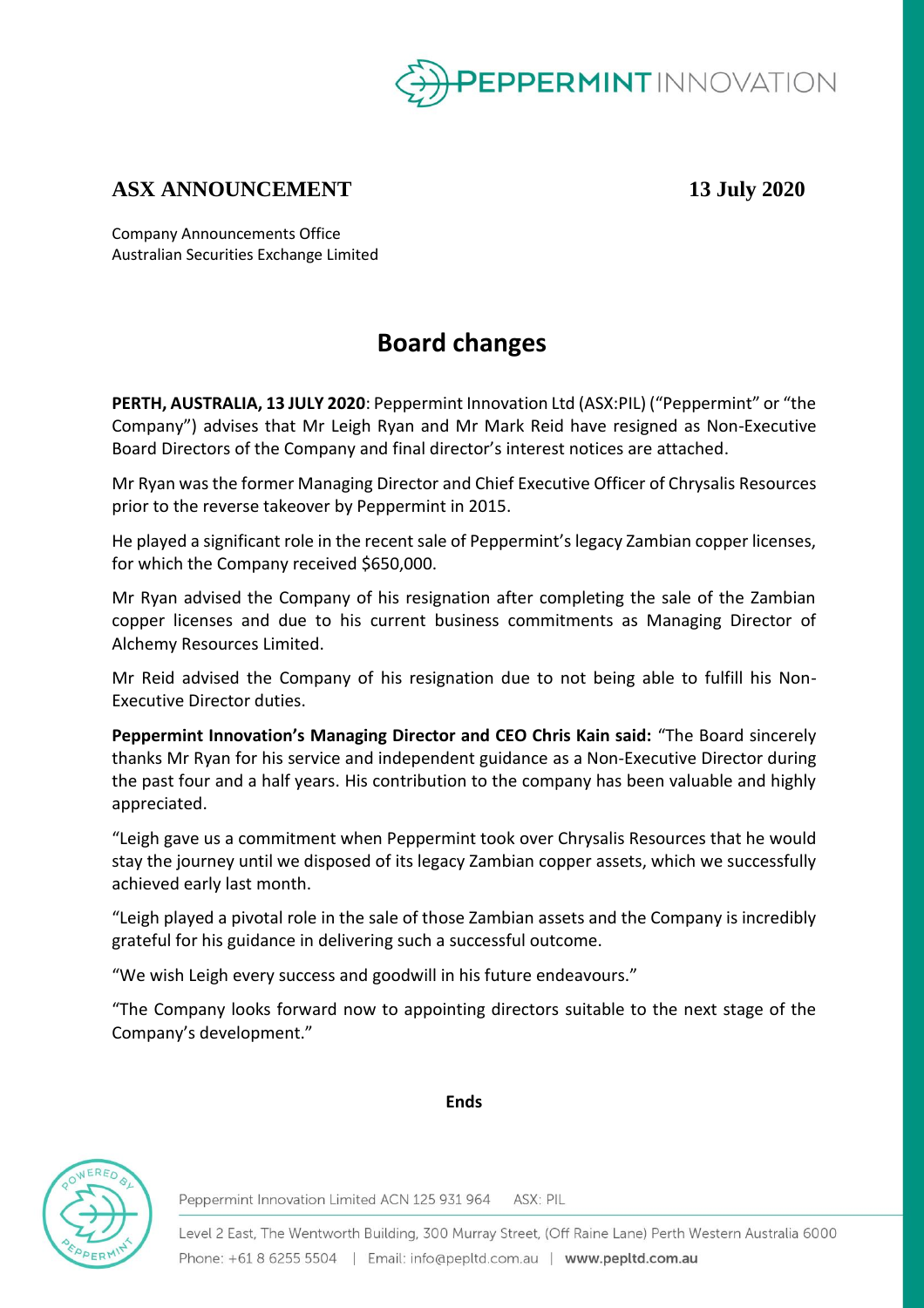

#### **For more information, please contact:**

Chris Kain Managing Director & CEO Peppermint Innovation Limited info@pepltd.com.au

#### **About Peppermint Innovation Ltd**

Peppermint Innovation is an Australian company focused on the commercialisation and further development of the Peppermint Platform, a mobile banking, payment and remittance, delivery and logistics, ecommerce and finance technology to service the Philippines market – which was initially designed for banks, agents, associations and microfinance institutions. Peppermint currently operates the Peppermint Platform in the Philippines.



Peppermint Innovation Limited ACN 125 931 964 ASX: PIL

Level 2 East, The Wentworth Building, 300 Murray Street, (Off Raine Lane) Perth Western Australia 6000 Phone: +61 8 6255 5504 | Email: info@pepltd.com.au | www.pepltd.com.au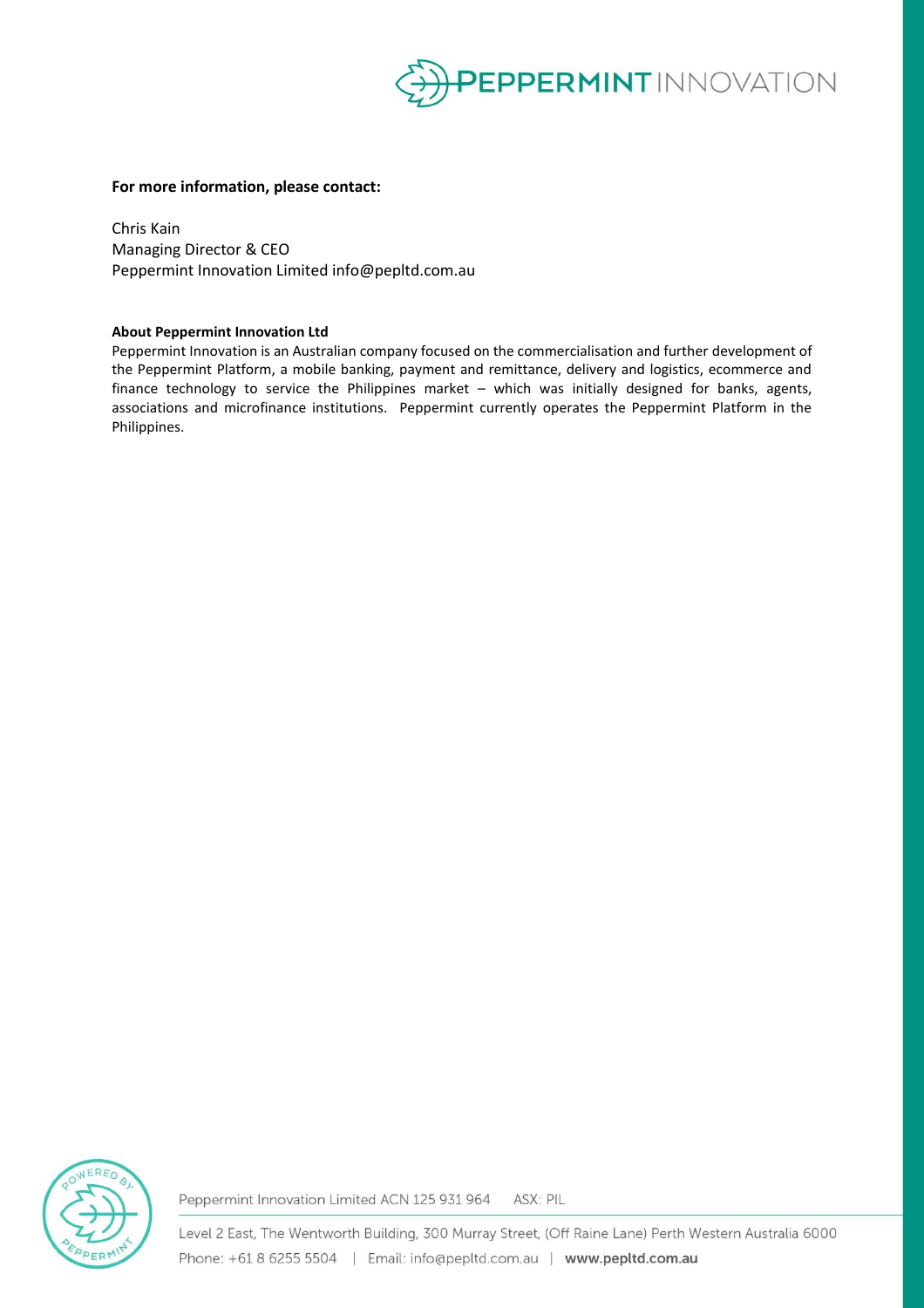*Rule 3.19A.3*

# **Appendix 3Z**

### **Final Director's Interest Notice**

*Information or documents not available now must be given to ASX as soon as available. Information and documents given to ASX become ASX's property and may be made public.*

Introduced 30/9/2001.

| Name of entity | <b>Peppermint Innovation Limited</b> |
|----------------|--------------------------------------|
| <b>ABN</b>     | 56 125 931 964                       |

We (the entity) give ASX the following information under listing rule 3.19A.3 and as agent for the director for the purposes of section 205G of the Corporations Act.

| Name of director                         | Leigh Ryan      |
|------------------------------------------|-----------------|
| Date of last notice                      | 1 December 2015 |
| Date that director ceased to be director | 9 July 2020     |

#### **Part 1 – Director's relevant interests in securities of which the director is the registered holder**

*In the case of a trust, this includes interests in the trust made available by the responsible entity of the trust*

Note: In the case of a company, interests which come within paragraph (i) of the definition of "notifiable interest of a director" should be disclosed in this part.

#### **Number & class of securities**

Nil

<sup>+</sup> See chapter 19 for defined terms.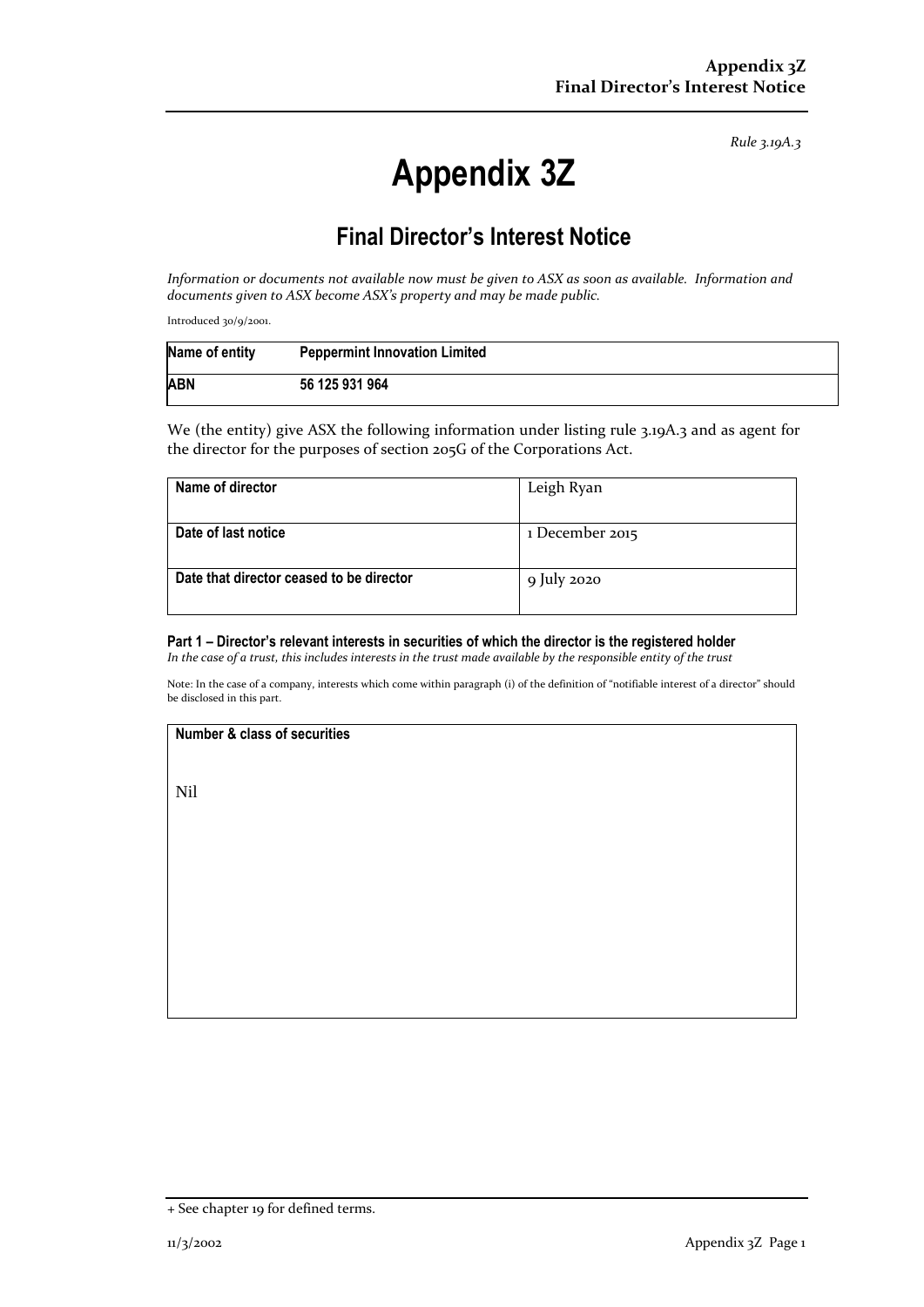#### **Part 2 – Director's relevant interests in securities of which the director is not the registered holder**

Note: In the case of a company, interests which come within paragraph (ii) of the definition of "notifiable interest of a director" should be disclosed in this part.

*In the case of a trust, this includes interests in the trust made available by the responsible entity of the trust*

| Name of holder & nature of interest<br>Note: Provide details of the circumstances giving<br>rise to the relevant interest | <b>Number &amp; class of securities</b> |
|---------------------------------------------------------------------------------------------------------------------------|-----------------------------------------|
| Mr Leigh Ronald Ryan and Mrs<br>Sandra Kay Ryan (Ryan Superfund<br>Account).<br>Mr Ryan is a beneficiary.                 | 3,000,000 ordinary shares               |
|                                                                                                                           |                                         |
|                                                                                                                           |                                         |

#### **Part 3 – Director's interests in contracts**

| <b>Detail of contract</b>                                | Nil |
|----------------------------------------------------------|-----|
| <b>Nature of interest</b>                                |     |
| Name of registered holder<br>(if issued securities)      |     |
| No. and class of securities to which<br>interest relates |     |

<sup>+</sup> See chapter 19 for defined terms.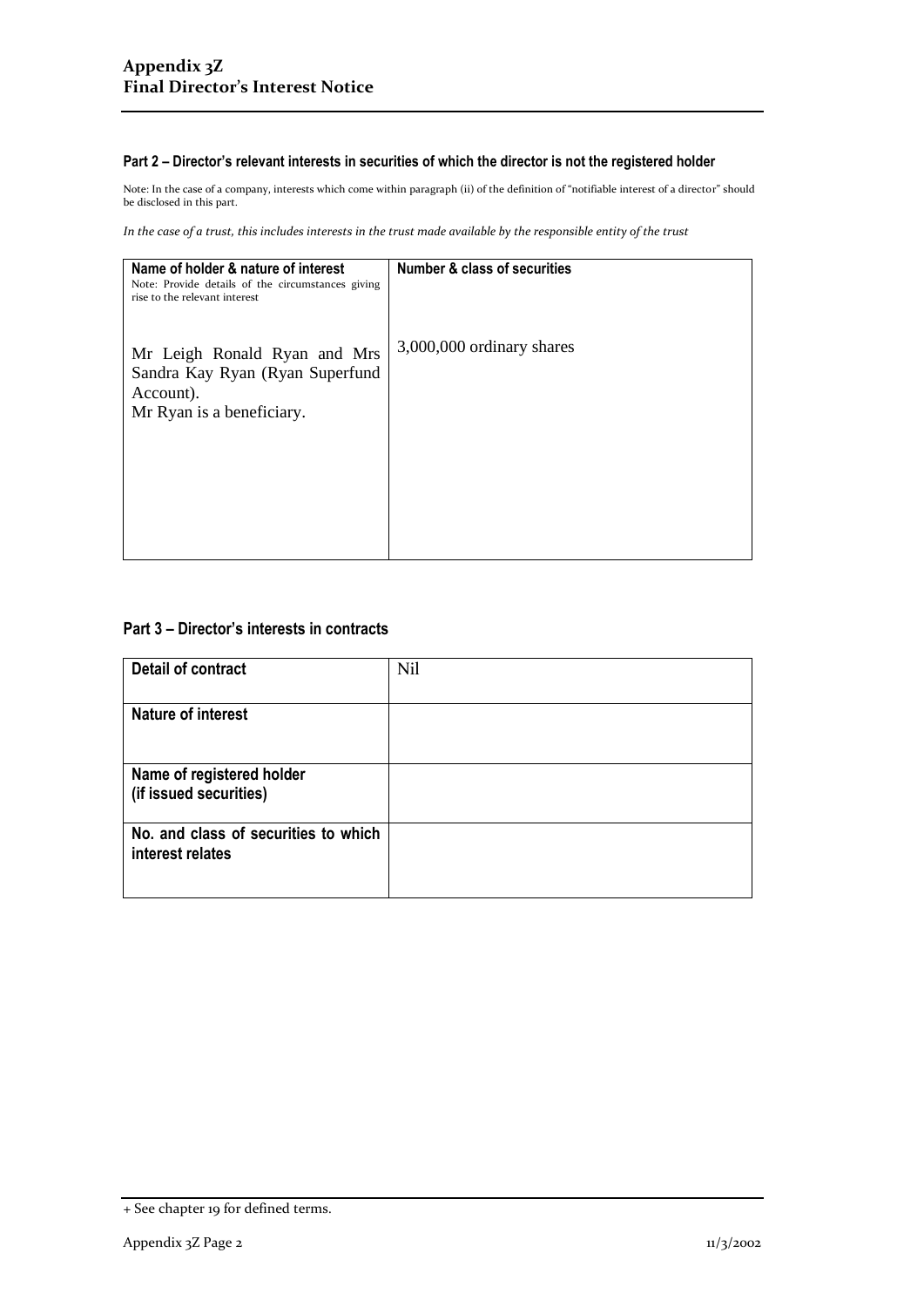*Rule 3.19A.3*

# **Appendix 3Z**

## **Final Director's Interest Notice**

*Information or documents not available now must be given to ASX as soon as available. Information and documents given to ASX become ASX's property and may be made public.*

Introduced 30/9/2001.

| Name of entity | <b>Peppermint Innovation Limited</b> |
|----------------|--------------------------------------|
| <b>ABN</b>     | 56 125 931 964                       |

We (the entity) give ASX the following information under listing rule 3.19A.3 and as agent for the director for the purposes of section 205G of the Corporations Act.

| Name of director                         | Mark Reid    |
|------------------------------------------|--------------|
| Date of last notice                      | 3 April 2020 |
| Date that director ceased to be director | 9 July 2020  |

#### **Part 1 – Director's relevant interests in securities of which the director is the registered holder**

*In the case of a trust, this includes interests in the trust made available by the responsible entity of the trust*

Note: In the case of a company, interests which come within paragraph (i) of the definition of "notifiable interest of a director" should be disclosed in this part.

#### **Number & class of securities**

Nil

<sup>+</sup> See chapter 19 for defined terms.